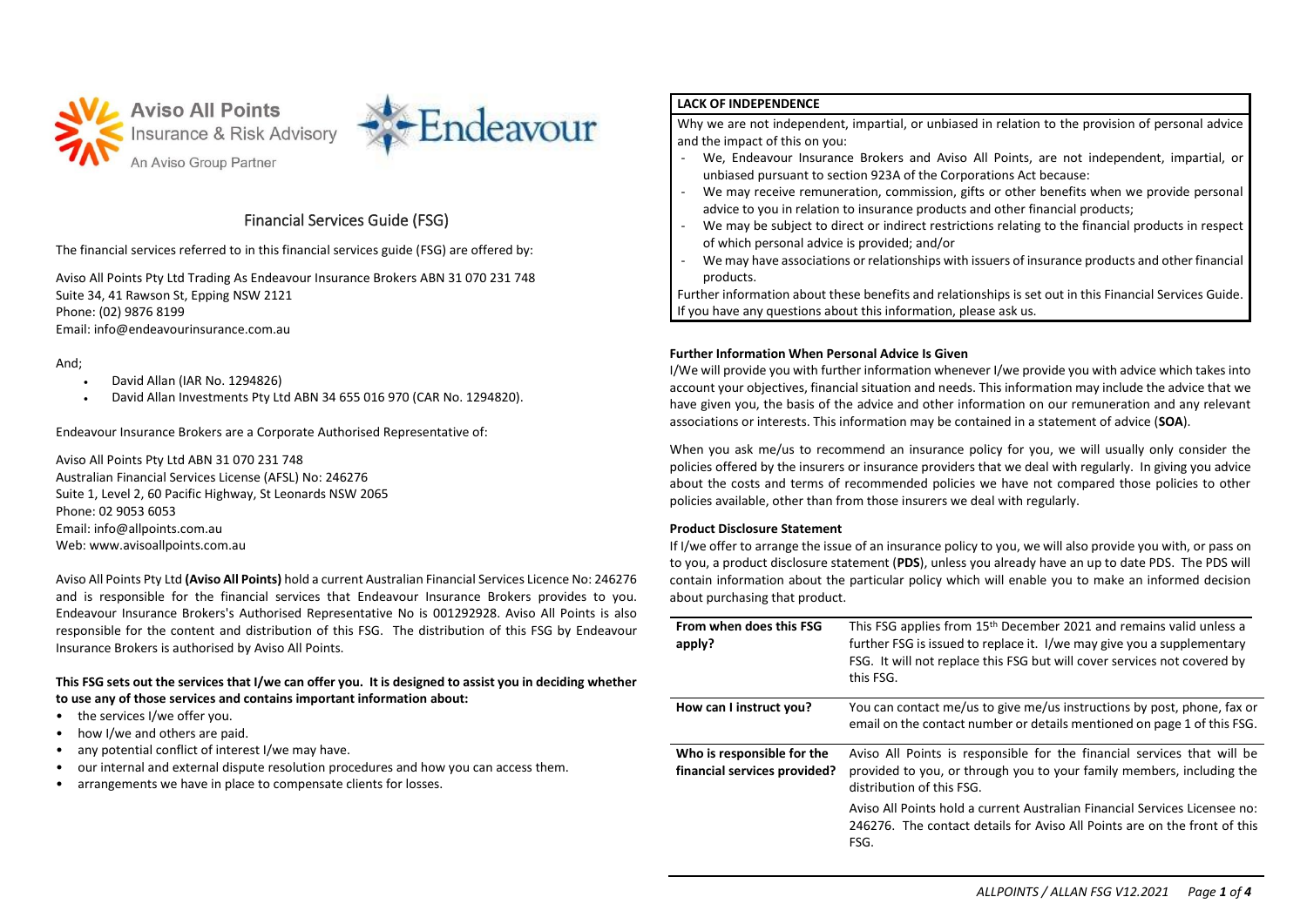| What kinds of financial<br>services are you authorised<br>to provide to me and what<br>kinds of financial product/s<br>do those services relate to?<br>Will I receive tailored<br>advice? | Endeavour Insurance Brokers is authorised to advise and deal in general<br>insurance products to wholesale and/or retail clients under Aviso All<br>Points Australian Financial Service Licence. I/we will do this for you as<br>your broker unless I/we tell you otherwise.<br>Maybe not in all cases. However, I/we may need information about your<br>personal objectives, details of your current financial situation and any<br>relevant information, so that I/we can arrange insurance policies for you,<br>issue insurance policies to you, or to give you advice about your<br>insurance needs. I/we will ask you for the details that we need to know.<br>In some cases I/we will not ask for any of this information. If I/we do not<br>ask, or if you do not give us all of the information I/we ask for, any advice<br>you receive may not be appropriate to your needs, objectives and<br>financial situation.<br>You should read the warnings contained in any SOA, or any other |                                                                                                           | For each insurance product the insurer will charge a premium that<br>includes any relevant taxes, charges and levies. Aviso All Points often<br>receive a payment based on a percentage of this premium (excluding<br>relevant taxes, charges and levies) called commission, which is paid to<br>Aviso All Points by the insurers. However, in some cases we will also<br>charge you a fee. These will all be shown on the invoice that we send<br>you.<br>You can choose to pay by any of the payment methods set out in the<br>invoice. You are required to pay us within the time set out on the invoice.<br>If there is a refund or reduction of your premium as a result of a<br>cancellation or alteration to a policy, or based on a term of your policy<br>(such as a premium adjustment provision), I/we will retain any fee we<br>have charged you. I/we will also retain commission depending on our<br>arrangements with the insurer, or charge you a cancellation fee equal to<br>the reduction in our commission.<br>When you pay us your premium it will be banked into Aviso All Points Pty |
|-------------------------------------------------------------------------------------------------------------------------------------------------------------------------------------------|-------------------------------------------------------------------------------------------------------------------------------------------------------------------------------------------------------------------------------------------------------------------------------------------------------------------------------------------------------------------------------------------------------------------------------------------------------------------------------------------------------------------------------------------------------------------------------------------------------------------------------------------------------------------------------------------------------------------------------------------------------------------------------------------------------------------------------------------------------------------------------------------------------------------------------------------------------------------------------------------------|-----------------------------------------------------------------------------------------------------------|-------------------------------------------------------------------------------------------------------------------------------------------------------------------------------------------------------------------------------------------------------------------------------------------------------------------------------------------------------------------------------------------------------------------------------------------------------------------------------------------------------------------------------------------------------------------------------------------------------------------------------------------------------------------------------------------------------------------------------------------------------------------------------------------------------------------------------------------------------------------------------------------------------------------------------------------------------------------------------------------------------------------------------------------------------------------------------------------------------------|
|                                                                                                                                                                                           | warnings that I/we give you, carefully before making any decision about<br>an insurance policy.<br>Where I/we provide you with advice about your insurance<br>arrangements, that advice is current at the time that we give it. We will<br>review your insurance arrangements when you inform us about changes<br>in your circumstances, at the time of any scheduled status review or<br>upon renewal of your insurances.                                                                                                                                                                                                                                                                                                                                                                                                                                                                                                                                                                      |                                                                                                           | Ltd trust account. Aviso All Points will retain the commission from the<br>premium you pay us and remit the balance to the insurer in accordance<br>with Aviso All Point's arrangements with the insurer. Aviso All Points will<br>earn interest on the premium while it is in their trust account or Aviso All<br>Points may invest the premium and earn a return. Aviso All Points will<br>retain any interest or return on investment earned on the premium.                                                                                                                                                                                                                                                                                                                                                                                                                                                                                                                                                                                                                                             |
| <b>Contractual Liability and</b><br>your insurance cover                                                                                                                                  | Many commercial or business contracts contain clauses dealing with<br>your liability (including indemnities or hold harmless clauses). Such<br>clauses may entitle your insurers to reduce cover, or in some cases,<br>refuse to indemnify you at all. You should seek legal advice before signing<br>and accepting contracts. You should inform us of any clauses of this<br>nature before you enter into them.                                                                                                                                                                                                                                                                                                                                                                                                                                                                                                                                                                                | How are any commissions,<br>fees or other benefits<br>calculated for providing the<br>financial services? | Aviso All Points commission will be calculated based on the following<br>formula:<br>$X = Y\% \times P$<br>In this formula:<br>X = Aviso All Points commission<br>Y% = the percentage commission paid to Aviso All Points by the insurer.                                                                                                                                                                                                                                                                                                                                                                                                                                                                                                                                                                                                                                                                                                                                                                                                                                                                   |
| What information do you<br>maintain in my file and can<br>I examine my file?                                                                                                              | Aviso All Points maintain a record of your personal profile, including<br>details of insurance policies that I/we arrange for you. Aviso All Points<br>may also maintain records of any recommendations or advice given to<br>you. We will retain this FSG and any other FSG given to you as well as<br>any SOA or PDS that we give or pass on to you for the period required by<br>law.<br>I/we are committed to implementing and promoting a privacy policy,<br>which will ensure the privacy and security of your personal information.<br>A copy of our privacy policy is available on request. A copy is also<br>available on our website, www.endeavourinsurance.com.au.<br>If you wish to look at your file, please ask us. I/we will make<br>arrangements for you to do so.                                                                                                                                                                                                             |                                                                                                           | Aviso All Points commission varies between 0% and 40%.<br>$P =$ the amount you pay for any insurance policy (less any government<br>fees or charges included in that amount).<br>I/we will not receive a percentage of Aviso All Points commission for any<br>policy I/we arrange for you.<br>Any fees that Aviso All Points or I/we charge you will be based on either<br>their standard fee structure and/or the minimum level of income to<br>service certain classes of insurance.<br>Aviso All Points do not often pay any commissions, fees or benefits to<br>others who refer you to us or refer us to an insurer. If Aviso All Points<br>do, they will pay commissions to those people out of their commission<br>or fees (not in addition to those amounts), in the range of 0% to 90% of                                                                                                                                                                                                                                                                                                          |
| How will I pay for the<br>services provided?                                                                                                                                              | Payment for services I/we provide you are payable directly to Aviso All<br>Points.                                                                                                                                                                                                                                                                                                                                                                                                                                                                                                                                                                                                                                                                                                                                                                                                                                                                                                              |                                                                                                           | its commission or fees.<br>Our employees that will assist you with your insurance needs will be paid<br>a market salary.                                                                                                                                                                                                                                                                                                                                                                                                                                                                                                                                                                                                                                                                                                                                                                                                                                                                                                                                                                                    |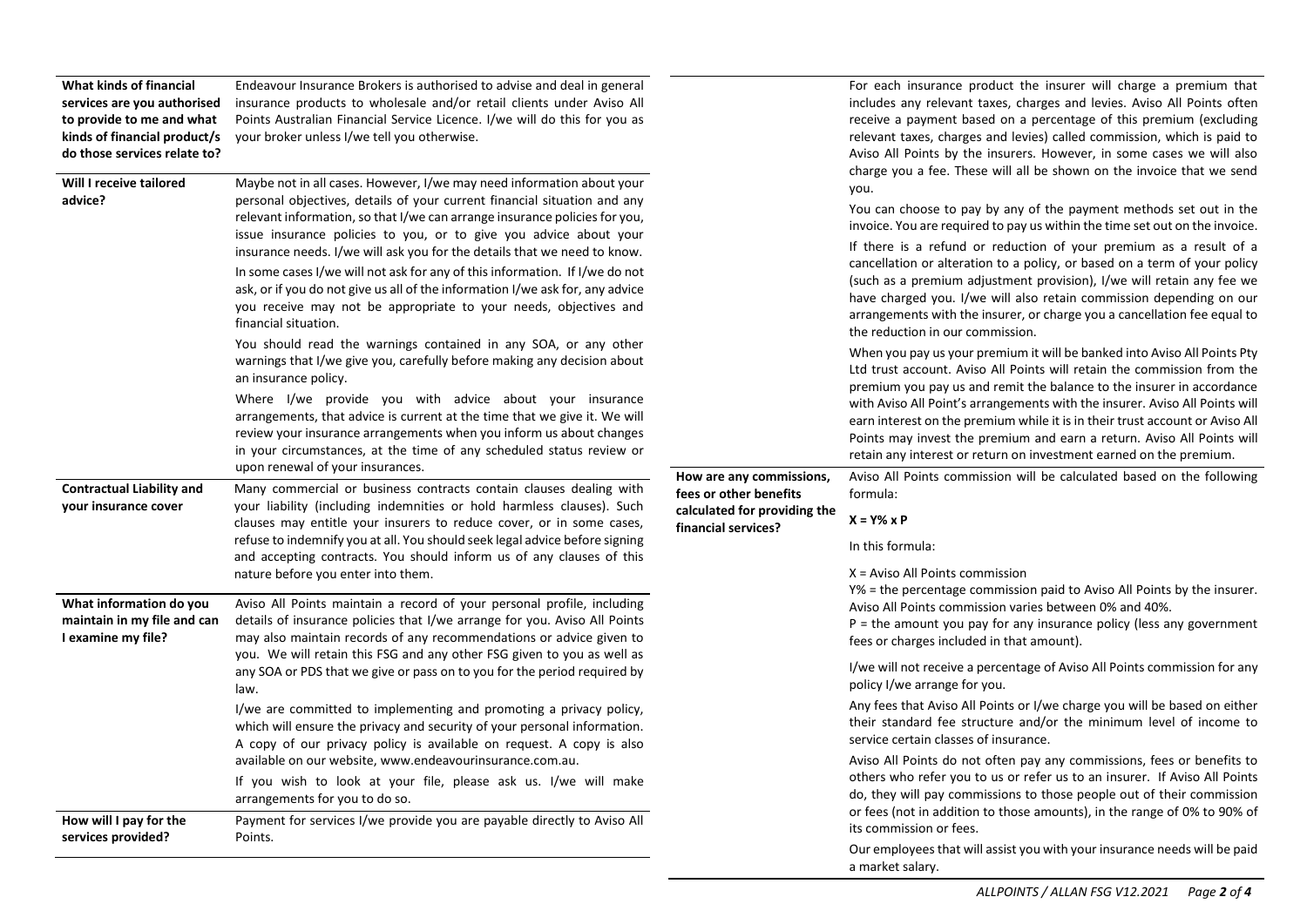If I/we give you personal advice, I/we will inform you of any fees, commission or other payments I/we, our associates or anyone referring you to us (or us to any insurer) will receive in relation to the policies that are the subject of the advice.

See below for information on the Steadfast association and commission.

## **Do you have any relationships or associations with the insurers who issue the insurance policies or any other material relationships?**

#### **Aviso Group**

Aviso All Points Pty Ltd is a member of the Aviso Group Pty Ltd (Aviso), which is the owner of the Aviso Group trademarks and intellectual property. Aviso has granted Aviso All Points Pty Ltd a licence to use the Aviso trademarks and its intellectual property. Aviso has arrangements with some insurers and premium funders (Partners) under which Aviso may receive between 0.5% – 1.5% commission and/or profit incentives for each product arranged by us with those Partners. We may receive a proportion of that commission from Aviso at the end of each financial year (or other agreed period).

## **Steadfast**

Aviso All Points Pty Ltd is a Steadfast Group Limited (Steadfast) Network Broker and Aviso All Points Pty Ltd and/or principals/directors/staff may directly hold shares in Steadfast. As a Steadfast Network Broker we have access to services including model operating and compliance tools, procedures, manuals and training, legal, technical, HR, contractual liability advice and assistance, group insurance arrangements, product comparison and placement support, claims support, group purchasing arrangements and broker support services.

These services are either funded by Steadfast, subsidised by Steadfast or available exclusively to Steadfast Network Brokers for a fee.

Steadfast has arrangements with some insurers and premium funders (Partners) under which the Partners may pay Steadfast commission of between 0.5% to 1.5% for each product arranged by us with those Partners or alternatively a fee to access strategic and technological support and the Steadfast Broker Network. Steadfast is also a shareholder of some Partners.

Aviso All Points Pty Ltd may receive a proportion of any commission paid to Steadfast by its Partners at the end of each financial year (or other agreed period).

You can obtain a copy of Steadfast's FSG at www.steadfast.com.au

#### **Premium Funders**

If we arrange premium funding for you, Aviso All Points may be paid a commission by the premium funder. Aviso All Points may also charge you a fee (or both). The commission that Aviso All Points are paid by the premium funder is usually calculated as a percentage of your insurance premium (including government fees or charges). If you instruct us to arrange or issue a product, this is when Aviso All Points become entitled to the commission.

Our commission rates for premium funding are in the range of 0% to 4.0% of funded premium. When we arrange premium funding for you, you can ask us what commission rates we are paid for that funding arrangement compared to the other arrangements that were available to you.

#### **Various Insurers**

Aviso All Points Pty Ltd may receive indirect benefits from arranging cover from a range of insurers who may issue enhanced products for our clients. Aviso All Points Pty Ltd may receive royalties &/or sponsorship from the insurers and other service providers depending on the continued support. We may also receive sponsorship from insurers and other service providers for annual conventions and monthly strategy meetings. These benefits also provide education programs which offer opportunities for staff to enhance their skills and knowledge.

Aviso All Points Pty Ltd and/or principals/directors/staff may also directly hold shares in a range of Insurers.

#### **NIBA**

Aviso All Points Pty Ltd are members of the National Insurance Brokers Association (NIBA) and subscribe to the Insurance Brokers Code of Practice.

**Conflicts of Interest** As a business we have relationships with and receive income from various third parties as detailed in this FSG. For Retail Clients receiving Personal Advice, details of relationships that impact the advice will be included in any SOA or invoice documentation we send to you. All material conflicts that impact our advice, that are not mentioned in this FSG, will be advised to you on the invoices related to that advice. Aviso All Points Pty Ltd has entered into an agreement with The Hollard Insurance Company Pty Ltd (Hollard) to provide products and services to our clients. We may from time to time expect to receive a profit share from the agreement with Hollard based on a formula after deduction of claims and expenses. The percentage of profit payable is variable and is not guaranteed. Aviso All Points is authorised to accept premiums, issue products and pay claims for certain insurers. The agreement between Aviso All Points and the insurers limits their ability in some circumstances and these matters are referred back to the relevant insurer.

|            |    | What should I do if I have a 1. Contact Aviso All Points and tell Aviso All Points about your |
|------------|----|-----------------------------------------------------------------------------------------------|
| complaint? |    | complaint. Aviso All Points will do its best to resolve it quickly.                           |
|            | 2. | If your complaint is not satisfactorily resolved within 30 days, please                       |
|            |    | contact the Complaints Manager on (02) 9053 6053 or put your                                  |
|            |    | complaint in writing and send it to the address noted at the                                  |
|            |    | beginning of this FSG. We will try and resolve your complaint quickly                         |
|            |    | and fairly.                                                                                   |